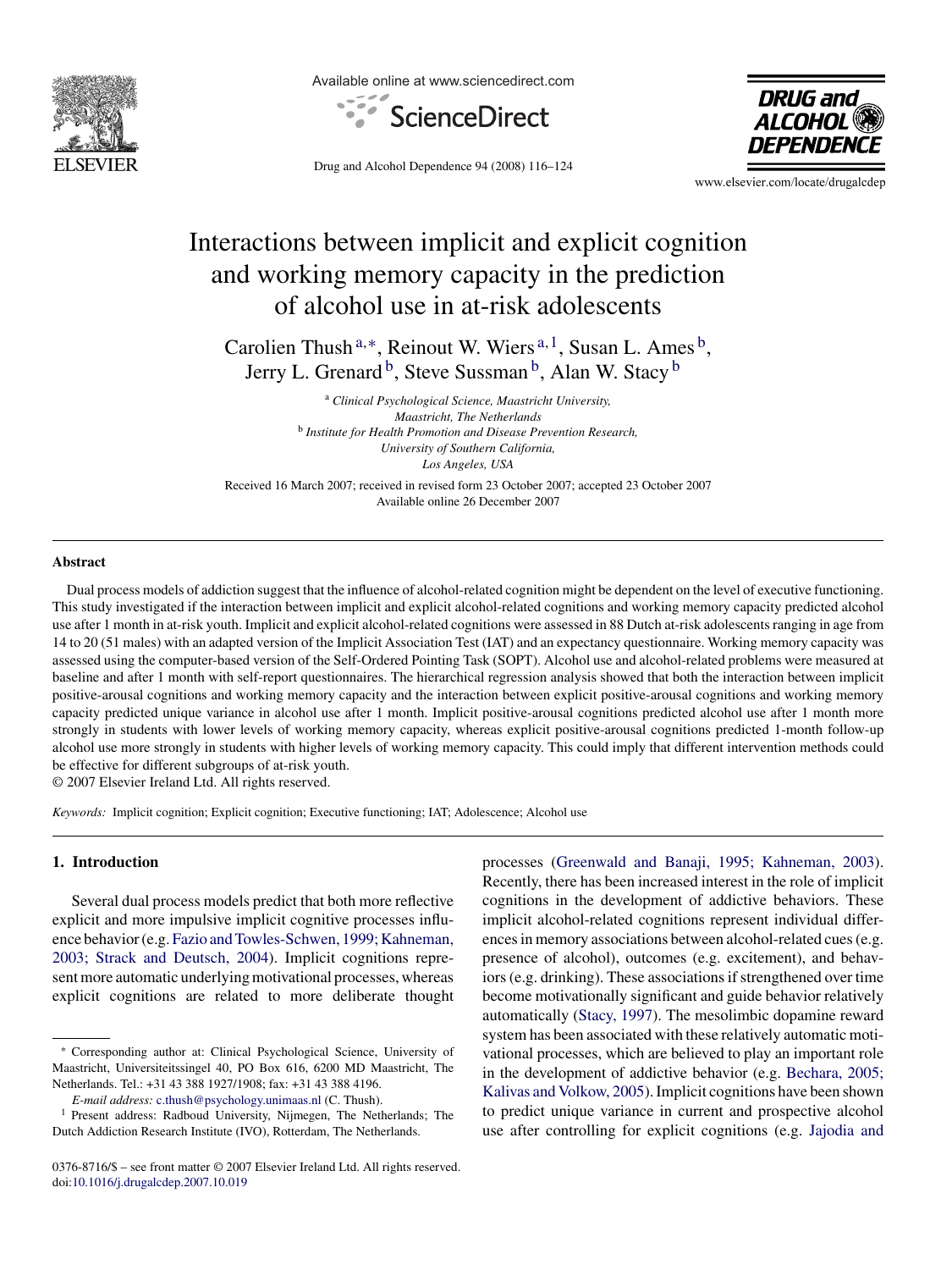[Earleywine, 2003; Palfai and Wood, 2001; Stacy, 1997; Thush](#page-8-0) [and Wiers, 2007; Wiers et al., 2002\).](#page-8-0)

A second assumption of several dual process models is that the influence of implicit processes on subsequent behavior is moderated by explicit processes if motivation and the opportunity to do so are present (e.g. [Fazio and Towles-Schwen, 1999;](#page-7-0) [Kahneman, 2003; Strack and Deutsch, 2004\).](#page-7-0) Indeed, neurobiological addiction research has shown that the prefrontal cortex and associated areas are involved in more reflective decision making and in the moderation of impulses (e.g. [Bechara, 2005;](#page-7-0) [Kalivas and Volkow, 2005; Wilson et al., 2004\).](#page-7-0) Dual process models of addiction specifically predict that the influence of implicit appetitive cognitions on subsequent addictive behavior might be dependent on the level of executive functioning (e.g. [Stacy et al., 2004; Wiers et al., 2007\).](#page-8-0)

Executive functions can be described as a set of cognitive skills relevant to goal-directed behavior involving different abilities such as shifting, updating and inhibition [\(Miyake et al.,](#page-8-0) [2000\).](#page-8-0) Working memory capacity has been proposed to be a central construct that possibly binds these different but related executive functions [\(Kane and Engle, 2002\).](#page-8-0) The relationship between executive functions and alcohol use has been shown to be bidirectional. Poorer executive functioning can be considered a risk factor for developing addictive behaviors such as drinking alcohol (e.g. [Finn and Hall, 2004; Peterson et al., 1992; Tapert et](#page-8-0) [al., 2002\).](#page-8-0) Additionally, alcohol abuse has been shown to negatively affect the maturation of brain regions (e.g., [De Bellis et al.,](#page-7-0) [2000\),](#page-7-0) to impair neuropsychological functioning (e.g., [Brown et](#page-7-0) [al., 2000\)](#page-7-0) and to alter processing on executive functioning tasks ([Tapert et al., 2004\).](#page-8-0) During adolescence, when executive functions and associated brain regions are still developing, alcohol induced damage in the prefrontal cortex can lead to inhibitory and attentional control problems which, in turn, may influence continued alcohol use ([Crews et al., 2000; Wiers et al., 2007\).](#page-7-0) This bidirectional nature might be more apparent in at-risk adolescents. It is also possible that these at-risk adolescents may start with poorer executive functions and begin drinking at earlier ages, which, in turn, further interferes with their ability to control their drinking behavior.

Prior research has suggested that the influence of implicit automatic processes, on other behaviors, indeed, is moderated by executive control (e.g. [Feldman-Barrett et al., 2004; Payne,](#page-7-0) [2005\),](#page-7-0) as has also been proposed for addictive behaviors (e.g. [Stacy et al., 2004; Wiers et al., 2007\).](#page-8-0) [Grenard et al. \(manuscript](#page-8-0) [under review\)](#page-8-0) evaluated the interaction between working memory capacity and spontaneous memory associations assessed with word association tasks (an alternative indirect assessment of implicit cognitive processes) among at-risk youth and found evidence that drug-relevant associations were stronger predictors of alcohol and cigarette use among those with lower working memory capacity than among those with higher working memory capacity. [Finn and Hall \(2004\)](#page-8-0) proposed that two mechanisms might be responsible for the moderating influence of executive functioning on the implicit processes-behavior relationship. First, low activating capacity of working memory makes it difficult to shift attention away from highly activated stimuli to stimuli that are less salient. Second, short term positive associations with behavior tend to be highly activated (salient), whereas the long term negative associations with behavior are usually weakly activated. Consequently, in high-risk situations, such as being at a party where alcohol is readily available, an individual needs to be able to switch to less immediately salient goals and attend to them – such as the intention to not drink large amounts of alcohol or binge drink – while distracting salient information in the current high-risk situation is more automatically activated (e.g., the urge to feel intoxicated or to give in to peer pressure). This relationship between executive functioning and behavior suggests that adolescents who are less able to actively manage less salient but adaptive goals when faced with distracting information are more likely to let their behavior be influenced by distracting salient information that is triggered in the current situation (e.g. [Stacy et al., 2004; Wiers et al.,](#page-8-0) [2007\).](#page-8-0)

Conversely, research suggests that explicit positive expectancies might be moderated by executive functioning in the opposite direction. In addiction research, alcohol expectancies have been shown to be good predictors of concurrent and, to a lesser extent, prospective alcohol use (e.g., [Goldman and](#page-8-0) [Darkes, 2004; Jones et al., 2001; Sher et al., 1996; Stacy](#page-8-0) [et al., 1991\).](#page-8-0) [Tapert et al. \(2003\)](#page-8-0) showed that explicit positive alcohol expectancies predicted alcohol use in substance use disorder adolescents with good verbal skills, but not in substance use disorder adolescents with poor verbal skills. Verbal skills are needed for developing internal languagebased reasoning skills ([Luria, 1961\)](#page-8-0) and predictive of positive alcohol expectancies ([Deckel et al., 1995\).](#page-7-0) Verbal skill tasks such as the verbal fluency task are commonly regarded as measuring frontal-lobe processing ([Deckel et al., 1995\)](#page-7-0) and verbal executive functioning ([Tapert et al., 2003\).](#page-8-0) [Tapert et](#page-8-0) [al. \(2003\)](#page-8-0) concluded that positive alcohol expectancies require encoding and deep processing in order for them to affect decision making and thus drinking. However, other studies have found that adolescents who show good executive functioning (e.g. good inhibitory neural processing) generally had fewer positive and more negative outcome alcohol expectancies ([Anderson et al., 2005\)](#page-7-0) and that verbal skills sometimes are also negatively predictive of positive expectancies ([Deckel et](#page-7-0) [al., 1995\).](#page-7-0) Thus, there are still some questions about whether positive alcohol expectancies might be moderated by executive functioning in the opposite direction than implicit appetitive associations.

Hence, from a dual process perspective we hypothesized that the influence of implicit appetitive associations (both positivearousal and positive-sedation) on subsequent drinking behavior is stronger in adolescents with low working memory capacity than in adolescents with high working memory capacity. Conversely, the influence of explicit positive-arousal alcohol-related processes on subsequent drinking behavior is hypothesized to be stronger in adolescents with high working memory capacity compared with adolescents with low working memory capacity. The current study investigated these two interactions between alcohol-related cognition and working memory capacity in the prediction of alcohol use after 1 month in at-risk youth.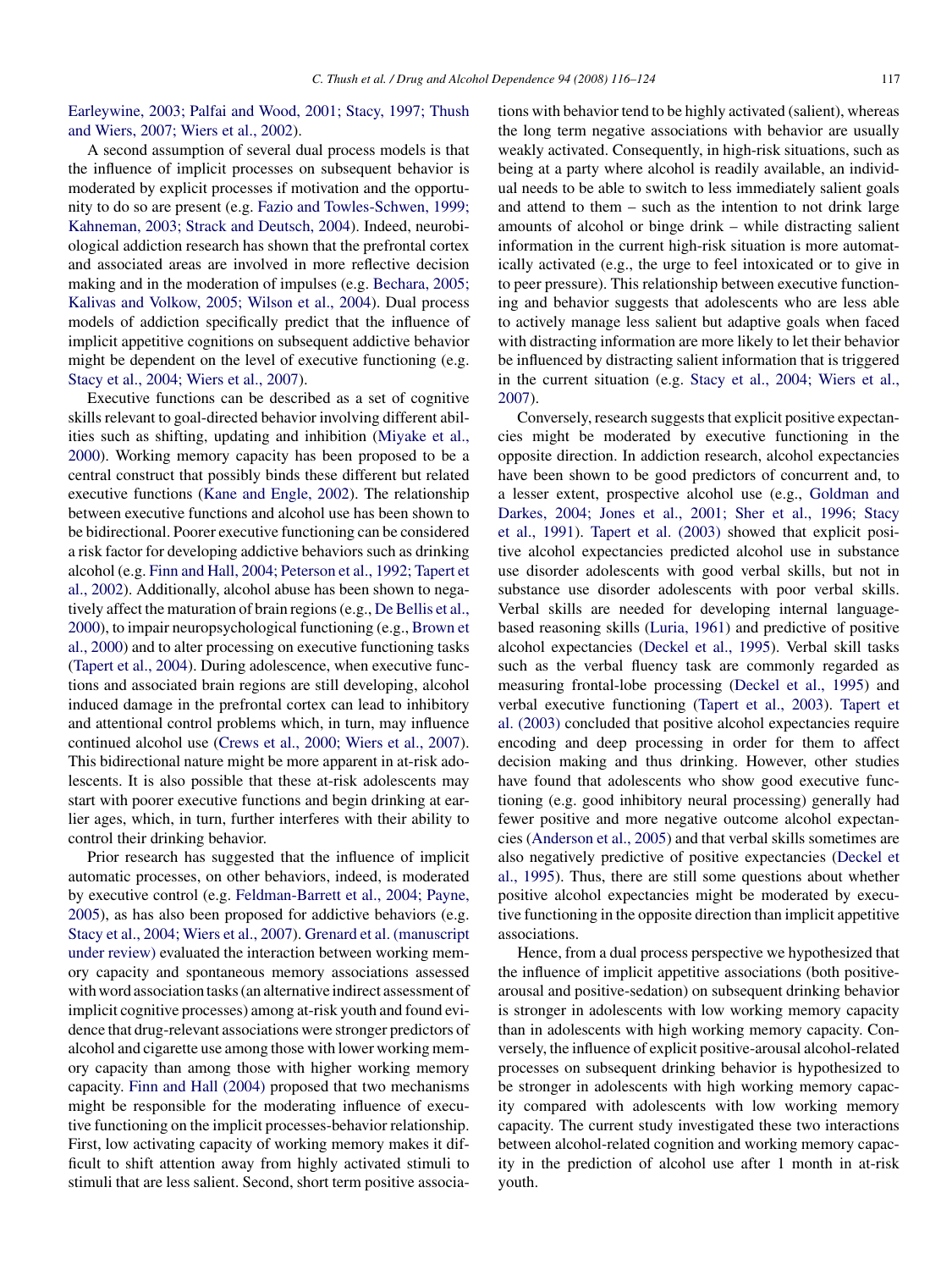## **2. Method**

#### *2.1. Participants*

A total of 88 Dutch adolescents (51 male) in the age range of 14–20 (mean age = 16.34, S.D. = 1.34) were recruited from four low-level vocational schools [\(Thush et al., in press\).](#page-8-0) Based on a Dutch national health survey among high school adolescents, low-level vocational schools showed the highest prevalence of alcohol and drug use as well as behavioral problems. Hence, at the group level, these students are considered to be at risk for developing substance-related problems. Participants self-reported drinking an average of 10.85 Dutch standard alcoholic drinks on a weekend day  $(S.D. = 10.30)$  and an average of 2.72 Dutch standard alcoholic drinks on a weekday (S.D. = 6.18). (A standard alcohol serving in the Netherlands contains somewhat less alcohol than a standard American standard glass: 10 g vs. 14 g.) Of the 88 participants 68 (77.27%) indicated having one or more binge drinking episodes (5 or more Dutch standard alcoholic drinks on one occasion) in the past 2 weeks.

#### *2.2. Measures*

*2.2.1. Alcohol use.* Alcohol use was assessed with a Dutch version of the alcohol use questionnaires as described in [Ames et al. \(2007\). S](#page-7-0)elf-report questionnaires have been proven to be reliable and valid if participant sobriety and confidentiality of data are assured ([Sobell and Sobell, 1990\).](#page-8-0) Both requirements were fulfilled in this study. Participants were asked how many times they used various drugs in the last month and in their lifetime on an 11-item rating scale (ranging from 'never used' to '91–100+ times'). Participants respond to a list of specific drugs (i.e. alcohol, marijuana, ecstasy, etc.) or more general drug categories (i.e. hallucinogens, stimulants, other club drugs, etc.). Additionally, participants indicated how many Dutch standard glasses of alcohol they consumed at the last weekend day and weekday they drank. In addition, they indicated on a 3-point Likert scale how many standard glasses of alcohol they consumed on each day of the past week (ranging from 'no drinks' to 'more than 5 drinks'), and they indicated on a 6-point Likert scale on how many occasions they drank five Dutch standard glasses of alcohol or more in the past 2 weeks (ranging from 'I do not drink' to 'seven times or more'). Lastly, participants indicated on a 5-point Likert scale (ranging from 'I do not drink' to 'very intoxicated') how intoxicated they were the last time they drank in the past 12 months.

*2.2.2. Alcohol-related problems.* An index of alcohol-related problems was assessed using an adapted version of the Rutgers Alcohol Problems Index (RAPI; [White and Labouvie, 1989\).](#page-8-0) We used the 18-item version of the RAPI which correlated .99 with the original 23-items version [\(White and Labouvie, 2000\).](#page-8-0) Participants were asked to indicate on a 5-point Likert scale (ranging from 'never' to 'daily') how many times they experienced certain problems within the last months because of their alcohol use. An example of an item is: "Not able to do your homework or study for a test". The items were summed to create an index of alcohol-related problems (Cronbach's alpha = .87).

*2.2.3. Implicit Association Test.* In the IAT, participants categorize stimuli into four categories as quickly as possible while only using a left or right response key (see [Greenwald et al., 1998\).](#page-8-0) Since prior studies have shown that people can be ambivalent toward alcohol ([Houben and Wiers, 2006\),](#page-8-0) we decided to use three unipolar IATs to obtain the association between alcohol and a single attribute [Fig. 1. O](#page-4-0)ne IAT assessed the association between 'active' positive arousal words versus 'neutral' words with photos of objects related to alcohol or objects not related to alcohol. Another IAT assessed the association between 'relaxed' positive sedation words versus neutral words with objects related or not related to alcohol. Lastly, one IAT assessed the association between 'miserable' negative words versus neutral words with objects related or not related to alcohol. These attribute categories were chosen because they represent the three main categories of alcohol expectancies ([Goldman and Darkes, 2004\).](#page-8-0) Stimulus pictures, in addition to stimulus words, were used in order to be able to have a neutral contrast category next to the alcohol target category. The perceptual features of the stimulus pictures were matched by using pictures of objects with approximately the same background, color, size and shape (see [Appendix A\).](#page-7-0) The words used (see [Appendix B\) w](#page-7-0)ere matched on number of letters, syllables, familiarity, and on valence and arousal values. The valence and arousal values of stimulus words were matched on group level (positive-arousal, positive-sedation, negative and neutral words) by using student word ratings (for exact procedure see [Ames et](#page-7-0) [al., 2007\).](#page-7-0) In this study the three IATs were used in partially balanced order and programmed in ERTS 3.18 [\(Beringer, 1996\).](#page-7-0) Each attribute discrimination block consisted of 20 trials and each combination block consisted of 40 trials. The D-2SD penalty score for practice and test was chosen as the main reaction time measure (see [Greenwald et al., 2003\).](#page-8-0) The internal consistency between practice (10) and test items (30) was acceptable (Cronbach's alpha ranging from .52 to .59) and comparable to most other implicit measures (see [Houben and](#page-8-0) [Wiers, 2006\).](#page-8-0)

*2.2.4. Expectancy questionnaire.* The direct measure of alcohol-related cognitions was an expectancy questionnaire consisting of an 18 unipolar item representing an explicit version of the implicit test words (see [Appendix B;](#page-7-0) as in [Wiers et al., 2002\).](#page-8-0) Each item consisted of a statement on drinking alcohol (for example: 'drinking alcohol makes me feel energetic'). Participants indicated the extent to which they (dis)agreed with each item on a 6-point Likert scale. The questionnaire consisted of three scales: a positive-arousal, a positive-sedation and a negative outcome scale. The internal consistency of all three scales was good (Cronbach's alphas ranging from .73 to .84)

*2.2.5. Self-Ordered Pointing Task.* The Self-Ordered Pointing Task (SOPT) used in the current study was a computer-based version ([Peterson et al., 2002\)](#page-8-0) of the assessment developed by [Petrides and Milner \(1982\)](#page-8-0) to measure working memory capacity. Participants were instructed to select pictures from a  $3 \times 4$ matrix of 12 pictures. Each time a participant selected one picture, the arrangement of pictures in the matrix changed. The participant had to select a picture on a different location that had not been selected previously. The participant continued to select a different picture on each of 12 screen displays. The task was administered in three repetitions of the task using pictures of concrete items (e.g., a calculator, bus, stopwatch). Each task consisted of 12 trials and thus there were 36 trials in total. The number of correct responses is summed across the three tasks, with higher scores indicative of good working memory capacity. The internal consistency between the number of correct pictures across the three trials was good (Cronbach's alpha = .74).

#### *2.3. Procedure*

Participants were recruited through 5-min classroom enrollment talks. After obtaining active consent from both the participants and parents, participants were tested in small groups of four at school in a separate test room during school time. The IAT was administered on a laptop with a separate response device. The order of the IAT was partially counterbalanced. The instructions were given on the computer screen preceding the task. Throughout the trials of both tasks, participants received feedback in red letters on their screen (incorrect response = 'ERROR',  $>3000$  ms = 'TOO SLOW',  $<150$  ms = 'TOO FAST'). Next, the computer-based SOPT was administered. The instructions were given verbally by the experimenter. Throughout the trials of the tasks, participants received limited feedback on their screen; participants only received an error message indicating they had to select another picture when they had selected a picture on the same picture location as in the preceding turn. Subsequently, the participants filled out the expectancy questionnaire. The alcohol use questionnaire was administered last, in order to avoid any interference between having to report ones alcohol use and the measures of implicit and explicit alcohol-related cognitions. One month later, the participants were asked to fill out the alcohol use and alcohol-related problems questionnaire. All 88 participants were present at follow-up.

#### *2.4. Data reduction*

In order to obtain a normally distributed dependent index variable and to reduce the chances of a Type-I error by multiple testing, we computed a log transformed standardized alcohol use index score in three consecutive steps. First, *z*-scores were calculated for eight different correlated outcome measures, namely number of times alcohol used in lifetime, number of times alcohol used in the past month, the number of standard drinks on a weekend day, the number of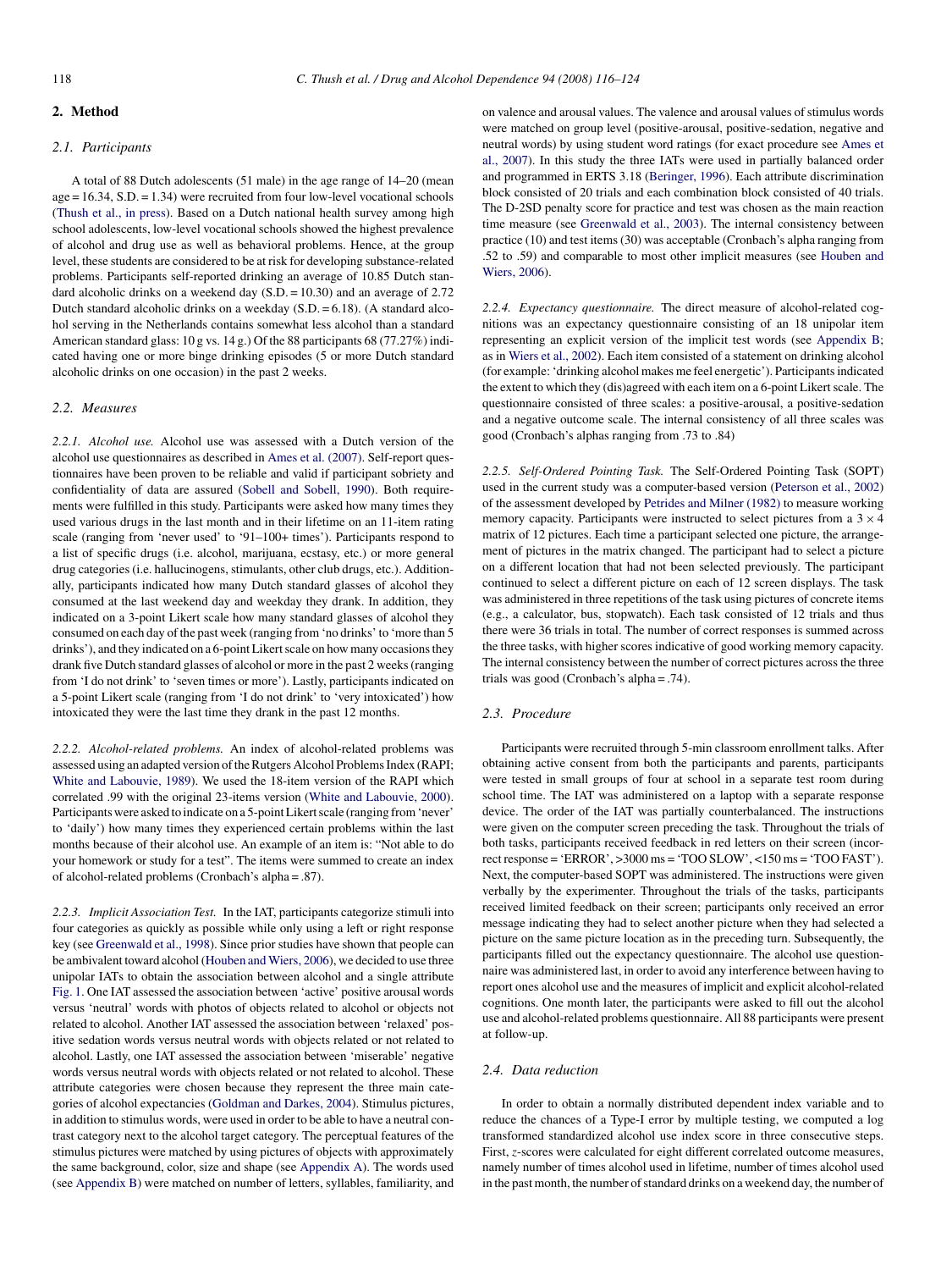Table 1 Pearson correlations for explicit and implicit cognition and working memory capacity

|                    |        |           | $\mathcal{F}$ |        |        | 6   |  |
|--------------------|--------|-----------|---------------|--------|--------|-----|--|
| 1. Expl. Active    |        |           |               |        |        |     |  |
| 2. Expl. Relaxed   | .01    |           |               |        |        |     |  |
| 3. Expl. Miserable | $-.11$ | $-.45***$ |               |        |        |     |  |
| 4. IAT Active      | $-.12$ | $-.02$    | .13           |        |        |     |  |
| 5. IAT Relaxed     | $-.03$ | .13       | $-.06$        | .21    |        |     |  |
| 6. IAT Miserable   | $-.05$ | $-.09$    | .06           | $.27*$ | $-.11$ |     |  |
| 7. WMC             | .06    | $-.08$    | .03           | .02    | $-.01$ | -21 |  |
|                    |        |           |               |        |        |     |  |

*Note*. Expl. Active = explicit positive-arousal alcohol cognitions; Expl. Relaxed = explicit positive-sedation alcohol cognitions; Expl. Miserable = explicit negative alcohol cognitions; IAT Active = D-2SD score for the positive-arousal IAT; IAT Relaxed = D-2SD score for the positive-sedation IAT; IAT Miserable = D-2SD score for the negative IAT; WMC = working memory capacity expressed in total number of correct responses on three consecutive Self Order Pointing Tasks.

 $p < .05$ , two-tailed.

 $p < .01$ , two-tailed.

standard drinks on a weekday, number of times drunk in the last year, frequency of binges per 2 weeks, the number of binges in the last week, and the total sum score on the RAPI. Subsequently, the alcohol use index score was computed by calculating the mean of these eight *z*-scores. Finally, the alcohol use index was log transformed to obtain a normally distributed dependent variable.

## **3. Results**

## *3.1. Outliers*

Analyses included only those participants reporting that they had consumed alcohol in their lifetime. Two participants reported that they had never consumed alcohol and were therefore eliminated from further analyses. In addition, five participants were excluded from further analysis because they exceeded the mean error scores in the reaction time task by more than 3 standard deviations. The SOPT scores of participants that exceeded the mean by more than 3 standard deviations were recoded to the lowest value after removal of the outliers minus 1 (a method referred to as winsorizing). The analytic sample was 81.

#### *3.2. Bivariate analyses*

As is shown in Table 1, the IAT measures and the alcohol expectancy measures were not correlated with each other (all *p* > .20). Furthermore, both the IAT measures and the alcohol expectancy measures were not correlated with the SOPT (except for the positive correlation between the negative IAT and SOPT of *r* = .21, *p* = .06, all *p*-values > .40) (also see [Table 4\).](#page-4-0) Additionally, although prior research has shown that poor working memory has been reliably associated with alcohol problems, the RAPI did not correlate with the SOPT  $(r = .07, p = .52)$ .

## *3.3. Multiple regression analyses*

To assess whether there was a significant interaction between working memory capacity and alcohol-related cognition in the prediction of alcohol use, three hierarchical regression models for alcohol use were evaluated. One model tested the hypothesis that implicit and explicit positive-arousal cognitions interacted with working memory capacity. Another model tested the hypothesis that implicit and explicit positive-sedation cognitions interacted with working memory capacity. Lastly, one model tested the hypothesis that implicit and explicit negative cognitions interacted with working memory capacity. In each of these models the variables were centered before calculating the interaction term and a setwise hierarchical procedure was used. In Step 1 gender, age, and school attended were entered into the regression equation as background variables. In Step 2 the SOPT total sum score, the relevant (positive arousal, positive sedation or negative) IAT *D*-measure and the relevant (positive arousal, positive sedation or negative) expectancy sum score were added to the regression equation. In Step 3 the interaction between the relevant (positive-arousal, positive sedation or negative) expectancy sum score and the SOPT total sum score was added to the model. In Step 4 the interaction between the relevant (positive arousal, positive sedation or negative) IAT *D*-measure and the SOPT total sum score was added to the model. The alpha level was set at .05 for all analyses to ensure an optimal tradeoff between completeness (not leaving out possibly interesting effects) and the correctness (restricting Type-II error) given the exploratory nature of the data. The term borderline significant was used when the *p*-value exceeded .05 but was less than .10.

Only the model, in which the interactions between explicit and implicit alcohol-related cognitions and working memory capacity reached borderline significance in the prediction of alcohol use, was subjected to further analysis. Both interactions added significantly to the prediction of 1-month follow-up alcohol use (Step 3  $\Delta R^2 = .06$ ,  $p = .02$ , Step 4  $\Delta R^2 = .05$ ,  $p = .02$ ) above and beyond the background variables and main effects (see [Table 2\).](#page-4-0) Overall, the full model explained 31% of all variance  $(R^2 \text{ adjusted} = .21, F(10, 70) = 3.08, p < .01)$ . A trimmed model was obtained by removing all variables that were not (borderline) significant from the regression equation. The final trimmed model shows that both the interaction between working memory capacity and explicit positive-arousal cognitions and the interaction between working memory capacity and implicit positive-arousal cognitions predicted alcohol use after 1 month controlling for gender (see [Table 3\)](#page-4-0). [Fig. 2](#page-5-0) shows that in participants with low working memory capacity, the implicit positive-arousal associations positively predicted 1 month follow-up alcohol use. However, in the participants with high working memory capacity the opposite appeared to be true. In contrast [Fig. 3](#page-5-0) shows that in participants with high working memory capacity, stronger explicit positive-arousal cognitions predicted greater alcohol use. In those with low working memory, there was no such relation between explicit positive arousal expectancies and subsequent alcohol use. Overall, the final trimmed model explained 27% of all variance  $(R^2 \text{ adjusted} = .21,$ *F*(6, 74) = 4.55, *p* < .001).

Additionally, the analysis was repeated controlling for baseline drinking. In this analysis the interaction between implicit positive-arousal cognitions and working memory capacity was no longer significant ( $\Delta R^2$  = .02, *p* = .44). This is not surprising,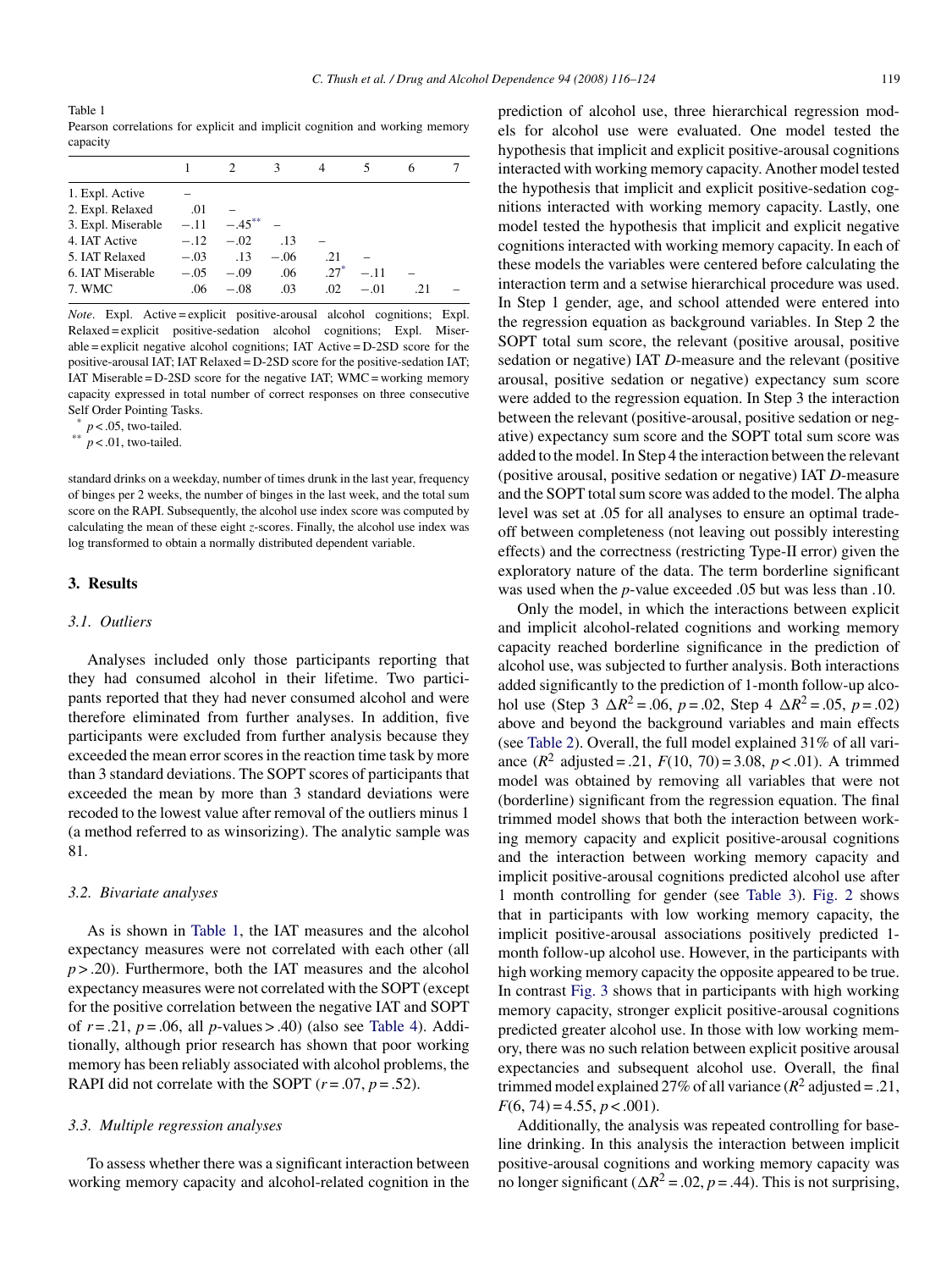<span id="page-4-0"></span>

|               | Block 1 TD |       | Block 2 AD |         | Block 3 C |         | Block 4 RAD |           | Block 5 RC |           |
|---------------|------------|-------|------------|---------|-----------|---------|-------------|-----------|------------|-----------|
|               | Alcohol    | Other | Active     | Neutral | Active    | Neutral | Neutral     | Active    | Neutral    | Active    |
| Active IAT    |            |       |            |         | Alcohol   | Other   |             |           | Alcohol    | Other     |
| Relaxed IAT   | Alcohol    | Other | Relaxed    | Neutral | Relaxed   | Neutral | Neutral     | Relaxed   | Neutral    | Relaxed   |
|               |            |       |            |         | Alcohol   | Other   |             |           | Alcohol    | Other     |
| Miserable IAT | Alcohol    | Other | Miserable  | Neutral | Miserable | Neutral | Neutral     | Miserable | Neutral    | Miserable |
|               |            |       |            |         | Alcohol   | Other   |             |           | Alcohol    | Other     |

Fig. 1. Schematic overview of the block sequence in the three Implicit Association Tests. TD = target discrimination, AD = attribute discrimination, C = combination, RAD = reversed attribute discrimination, and RC = reversed combination.

Table 2 Summary of hierarchical regression analysis for variables predicting alcohol use after 1 month  $(N=81)$ 

| Variable                   | B      | S.E. B | $\beta$ |
|----------------------------|--------|--------|---------|
| Step 1                     |        |        |         |
| Gender                     | .29    | .17    | .19     |
| Age                        | $-.05$ | .08    | $-.09$  |
| School 1                   | $-.16$ | .36    | $-.05$  |
| School 3                   | .46    | .28    | .27     |
| School 4                   | $-.15$ | .21    | $-.10$  |
| Step 2                     |        |        |         |
| Gender                     | .39    | .17    | $.25*$  |
| Age                        | $-.05$ | .08    | $-.08$  |
| School 1                   | $-.03$ | .36    | $-.01$  |
| School 3                   | .40    | .27    | $.23*$  |
| School 4                   | $-.19$ | .20    | $-.12$  |
| Expl. Active               | .21    | .09    | $.27*$  |
| <b>IAT Active</b>          | .02    | .12    | .02     |
| <b>WMC</b>                 | .00    | .03    | .02     |
| Step 3                     |        |        |         |
| Gender                     | .38    | .17    | $.25*$  |
| Age                        | $-.06$ | .08    | $-.11$  |
| School 1                   | $-.14$ | .35    | $-.04$  |
| School 3                   | .31    | .27    | .18     |
| School 4                   | $-.22$ | .20    | $-.14$  |
| Expl. Active               | .16    | .09    | .20     |
| <b>IAT Active</b>          | .06    | .12    | .06     |
| <b>WMC</b>                 | .00    | .03    | .01     |
| $WMC \times Expl$ . Active | .09    | .04    | $.28*$  |
| Step 4                     |        |        |         |
| Gender                     | .37    | .16    | $.24*$  |
| Age                        | $-.03$ | .08    | $-.05$  |
| School 1                   | $-.16$ | .34    | $-.05$  |
| School 3                   | .14    | .27    | .08     |
| School 4                   | $-.25$ | .19    | $-.16$  |
| Expl. Active               | .12    | .09    | .15     |
| <b>IAT Active</b>          | .02    | .12    | .02     |
| <b>WMC</b>                 | .02    | .03    | .07     |
| $WMC \times Expl.$ Active  | .09    | .04    | $.28*$  |
| $WMC \times IAT$ Active    | $-.09$ | .04    | $-.25*$ |

*Note*.  $R^2 = .12$  ( $p = .07$ ) for Step 1;  $\Delta R^2 = .07$  ( $p = .13$ ) for Step 2;  $\Delta R^2 = .06$  $(p < .05)$  for Step 3;  $\Delta R^2 = .05$   $(p < .05)$  for Step 4. Expl. Active = explicit positive-arousal alcohol expectancies; IAT Active = Implicit Association Test D-2SD score expressing the strength of the positive-arousal association with alcohol; WMC = working memory capacity expressed in total number of correct responses on three consecutive Self Order Pointing Tasks.  $*p$  < .05.

Table 3 Summary of simultaneous regression analysis for variables predicting alcohol use after 1 month  $(N=81)$ 

| Variable                  |        | S.E. B |           |
|---------------------------|--------|--------|-----------|
| Gender                    | .37    | .16    | $.24*$    |
| Expl. Active              | .11    | .09    | .14       |
| <b>IAT Active</b>         | .02    | .11    | .02       |
| WMC                       | .02    | .03    | .09       |
| $WMC \times Expl.$ Active | .10    | .04    | $.28***$  |
| $WMC \times IAT$ Active   | $-.10$ | .04    | $-.29***$ |
|                           |        |        |           |

*Note*. Expl. Active=explicit positive-arousal alcohol-related cognitions; IAT Active = Implicit Association Test D-2SD score expressing the strength of the positive arousal association with alcohol; WMC = working memory capacity expressed in total number of correct responses on three consecutive Self Order Pointing Tasks.



 $p < .01$ .

Table 4

Means and standard deviations of explicit cognition, implicit cognition and working memory capacity

|                      | Low WMC $(N=48)$ | High WMC $(N=33)$ |
|----------------------|------------------|-------------------|
| Expl. Active         | 4.18(0.88)       | 4.43(1.07)        |
| Expl. Relaxed        | 4.11(1.01)       | 3.94(0.76)        |
| Expl. Miserable      | 2.19(0.96)       | 2.29(0.93)        |
| <b>IAT Active</b>    | 346.48 (229.57)  | 387.13 (244.97)   |
| <b>IAT Relaxed</b>   | 303.12 (229.37)  | 351.04 (232.50)   |
| <b>IAT Miserable</b> | 397.68 (260.30)  | 466.55 (286.44)   |
| <b>WMC</b>           | 27.94 (2.25)     | 32.00(1.15)       |

*Note*. Expl. Active = explicit positive-arousal alcohol cognitions on a 6-point Likert scale; Expl. Relaxed = explicit positive-sedation alcohol cognitions on a 6-point Likert scale; Expl. Miserable = explicit negative alcohol cognitions on a 6-point Likert scale; IAT Active = positive-arousal IAT score in ms; IAT Relaxed = positive-sedation IAT score in ms; IAT Miserable = negative IAT score in ms; WMC = working memory capacity expressed in total number of correct responses on three consecutive Self Order Pointing Tasks; Low WMC = participants who scored low on working memory capacity based on a median split; High WMC = participants who scored low on working memory capacity based on a median split.

given the limited power of this analysis. Note that it is a different question whether change in drinking overtime can be predicted by an interaction between working memory capacity and implicit or explicit alcohol-related cognitions, or whether drinking behavior itself can be predicted by an interaction between working memory capacity and implicit or explicit alcoholrelated cognitions. This study primarily evaluated implicit and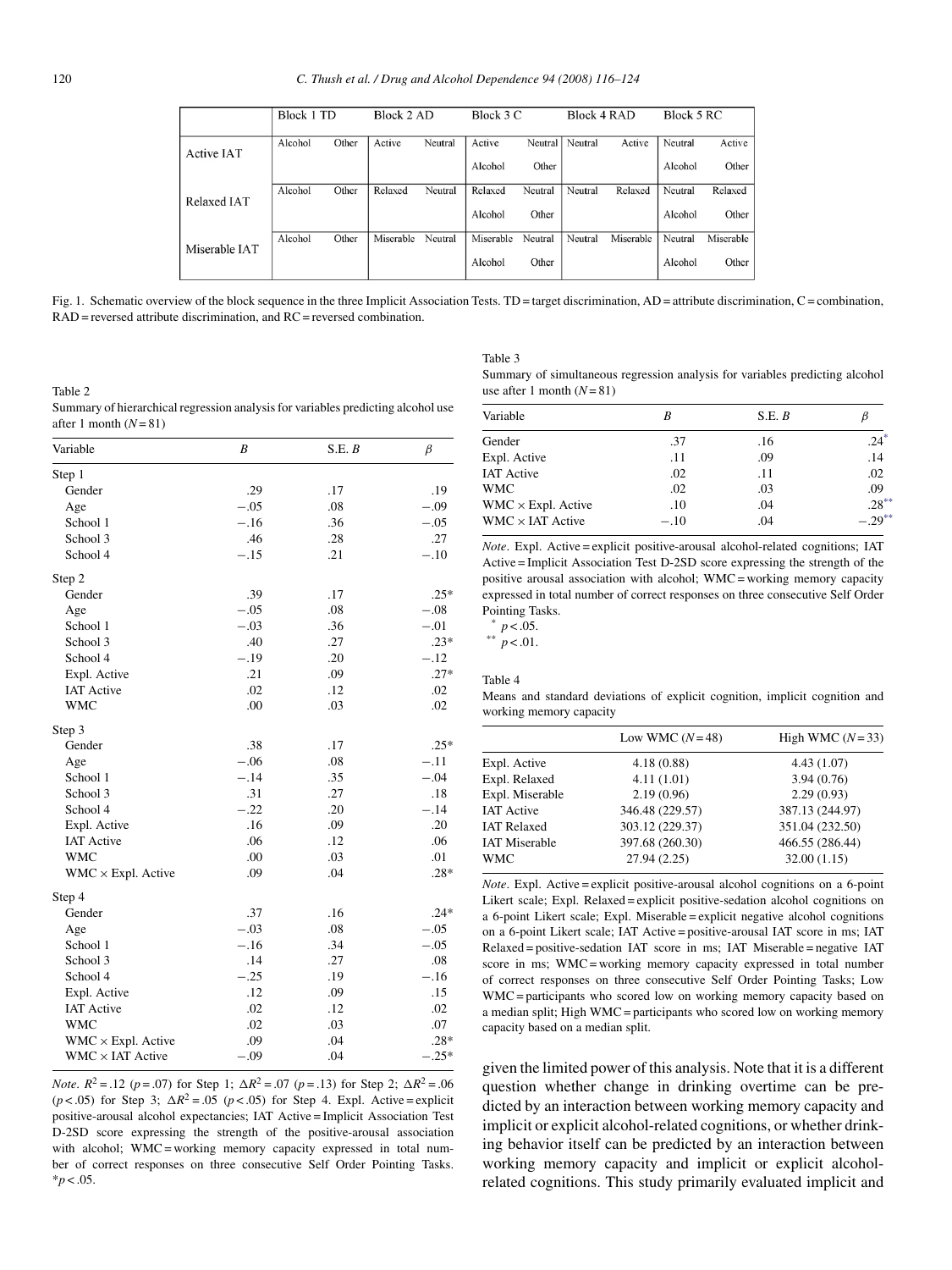<span id="page-5-0"></span>

Fig. 2. Interaction between working memory capacity and implicit positivearousal cognitions in the prediction of alcohol use  $(\beta = -0.29, p < 0.01)$ . Alcohol use index = log transformed standardized sum score of eight outcome variables, implicit positive-arousal cognitions = Implicit Association Test D-2SD score expressing the strength of the positive arousal association with alcohol, WMC = working memory capacity expressed in total number of correct responses on three consecutive Self Order Pointing Tasks.



Fig. 3. Interaction between working memory capacity and explicit positivearousal cognitions in the prediction of alcohol use  $(\beta = .28, p < .01)$ . Alcohol use index = log transformed standardized sum score of eight outcome variables, explicit positive-arousal cognitions = explicit positive-arousal alcohol expectancies score, WMC = working memory capacity score expressed in total number of correct responses on three consecutive Self Order Pointing Tasks.

explicit cognitive processes and interactions between specific cognitive processes and working memory in the prediction of 1-month follow-up drinking.

## **4. Discussion**

This study showed that the interaction between implicit and explicit positive-arousal cognitions and working memory capacity predicted 1-month follow-up alcohol use in our sample of at-risk adolescents. Results from a hierarchical regression analysis showed that both interactions predicted unique variance in 1-month follow-up alcohol use after controlling for the main effects and background variables. Interestingly, the signs of these interactions were in the opposite direction. That is, implicit positive-arousal cognitions predicted 1-month follow-up alcohol use more strongly in students with lower levels of working memory capacity, whereas explicit positive-arousal cognitions predicted 1-month follow-up alcohol use more strongly in students with higher levels of working memory capacity.

These results are in line with prior research on moderating effects of executive functions on implicit cognitive processes. Implicit cognition has been shown to be predictive of behavior in individuals with relatively low working memory capacity or attentional control [\(Grenard et al., manuscript under review;](#page-8-0) [Payne, 2005\).](#page-8-0) In addition, our findings are consistent with the findings of [Tapert et al. \(2003\)](#page-8-0) that explicit positive alcohol expectancies predicted alcohol use in substance use disorder adolescents with good verbal skills, whereas they did not in substance use disorder adolescents with poor verbal skills. Both findings indicate that alcohol expectancies may require deep processing in order for them to affect decision making and thus drinking. Finally, our results are in agreement with research that found dissociations between implicit and explicit cognitions. For instance, prior studies have shown that explicit cognitions predicted more deliberative behavior whereas implicit cognition predicted more spontaneous behavior ([Asendorpf et al.,](#page-7-0) [2002; Perugini, 2005\).](#page-7-0) Our results are also congruent with the idea that implicit and explicit cognitions influence behavior through different pathways (e.g. [Fazio and Towles-Schwen,](#page-7-0) [1999; Kahneman, 2003; Strack and Deutsch, 2004\),](#page-7-0) which clearly has relevance for addictive behaviors (see [Wiers and](#page-8-0) [Stacy, 2006\).](#page-8-0)

Given some limitations, these results should be interpreted with some caution. First, although we screened for schools with a high proportion of at-risk adolescents, we did not use a probability sampling strategy at an individual level and therefore we might not be able to generalize these results to other at-risk adolescent populations. In addition, we did not have the statistical power to adequately look at possible interactions with other background variables such as gender. It could be that for specific subgroups of at-risk adolescents the results would have been different.

Second, some authors question the validity of the IAT (e.g. [Rothermund and Wentura, 2004; De Houwer, 2001\).](#page-8-0) It has been proposed that participants performing the IAT may recode the stimuli based on other features than the associations the IAT intends to measure. Participants may sometimes select one 'yes' or 'figure'-category and one 'no'- or 'ground'-category based on salience. This is referred to as the so-called figure-ground asymmetry ([Rothermund and Wentura, 2004\).](#page-8-0) This figure-ground asymmetry has been shown to sometimes influence IAT effects. However, in alcohol-IATs similar to the ones used here, this figure-ground asymmetry could only partly explain the results found for the negative associations and not at all for the positive and arousal associations ([Houben and Wiers, 2006\).](#page-8-0) Moreover, since we mixed conceptual and perceptual task characteristics within one test, we may have been able to provide some defense against possible recoding given the fact that not just one simple recoding strategy can be used. Since participants do not react just to one dimension of interest, the task may be less prone to response strategies the participants might want to employ (cf. [De Houwer, 2003; Rinck and Becker, 2007\).](#page-7-0) One could further argue that executive functions directly influence the estimates of associations provided by the IAT, for example through switch costs ([Mierke and Klauer, 2003\).](#page-8-0) However, we used the new scoring algorithm here [\(Greenwald et](#page-8-0) [al., 2003\),](#page-8-0) which provides an estimate of associations, while accounting for individual differences in switching capabilities ([Greenwald et al., 2003; Mierke and Klauer, 2003\).](#page-8-0) The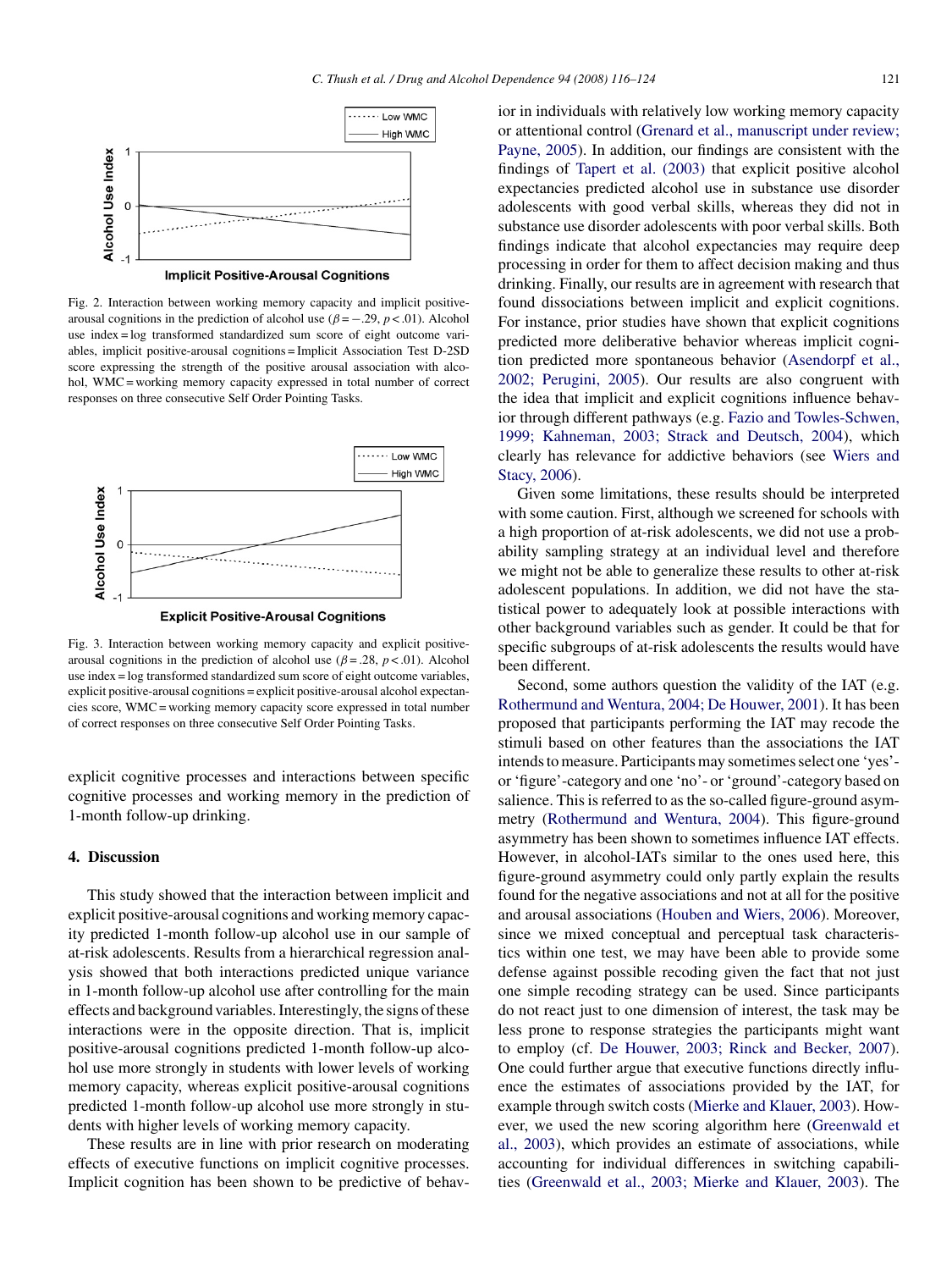hypothesis that the IAT results here are strongly influenced by the level of executive functions in this study is further unlikely given the lack of correlation between the IAT estimates of positive-arousal associations and working memory capacity. In addition, a similar pattern of results was found by [Grenard et al. \(manuscript under review\)](#page-8-0) when using a different (not a reaction time task) and uncorrelated indirect measure of implicit alcohol-related cognitions (see [Ames et al.,](#page-7-0) [2007](#page-7-0) for a direct comparison). Additionally, there is converging evidence from other research domains: [Payne \(2005\)](#page-8-0) found a similar interaction between the IAT and executive control predicting the stereotyping behavior, and [Hofmann et al. \(2007\)](#page-8-0) found a similar interaction between appetitive associations assessed with a different variety of the IAT and experimentally manipulated levels of self regulatory control predicting eating behavior.

Third, since the IAT, SOPT and alcohol expectancy questionnaire were performed in a fixed sequence, it is possible that order effects may have played a role in the current results. However, this fixed sequence was chosen as the most optimal procedure to minimize method-related variance in a study focusing on individual differences (cf. [Asendorpf et al.,](#page-7-0) [2002\).](#page-7-0)

Fourth, a possible limitation is that the follow-up period was relatively short. This places some restrictions on the prospective nature of this data. Further research is necessary to determine whether these interactions between alcohol-related cognition and working memory capacity are capable of predicting alcohol use in at-risk adolescents over longer time periods.

Finally, it must be noted that since the relationship between executive functions and alcohol use has been shown to be bidirectional it may be hard to disentangle the precise causal influences in the current pattern of results. For instance, it could well be that, due to prior drinking, working memory capacity is lowered and causes positive-arousal associations with alcohol to influence drinking behavior to a greater extent. This, in turn, could lead to heavier drinking and more alcohol-related problems. Yet, although prior research has shown that that poor executive functioning has been associated with more alcoholrelated problems (e.g. [Finn and Hall, 2004; Peterson et al.,](#page-8-0) [1992; Tapert et al., 2002\),](#page-8-0) in our sample the SOPT did not correlate significantly with the RAPI. This could be due to the fact that the average item score on the RAPI of .30 was not that high compared to a clinical sample ([White and Labouvie,](#page-8-0) [1989\).](#page-8-0) This is in line with prior studies that have shown that adolescents may experience the negative sedative effects of alcohol, which may serve to limit intake, less. Nevertheless these adolescents seem to be more sensitive than adults to alcoholinduced damage in structures that should restrict, e.g. binge drinking ([Spear, 2004\).](#page-8-0) Additional research with longitudinal designs or more experimental designs are necessary to separate the bidirectional effects between executive functioning and alcohol use.

In sum, although these limitations should be taken into consideration when interpreting these results, this study does provide additional information for the role of alcohol-related cognitions in the development of (hazardous) drinking behavior. These results suggest that implicit and explicit alcohol-related cognitions influence drinking behavior through different pathways: adolescents with relatively good working memory capacity appear to make more "reasoned" drinking decisions, while adolescents with relatively poor working memory capacity appear to make more impulsive drinking decisions (cf. [Strack and Deutsch, 2004\).](#page-8-0) The obtained interaction effects, and especially the obtained dissociation in these effects, should be considered important given that interaction effects of continuous variables in field studies are often difficult to detect ([McClelland](#page-8-0) [and Judd, 1993\).](#page-8-0) Because effect sizes are often attenuated in such analyses and thus notoriously difficult to uncover, [McClelland](#page-8-0) [and Judd \(1993\)](#page-8-0) concluded that it is more important to determine if an interaction effect exists than to focus on its effect size.

Thus, both the interaction between working memory capacity and implicit positive-arousal cognitions with alcohol and the interaction between working memory capacity and explicit positive-arousal cognitions could be taken into account when prevention and intervention methods are being developed. Different intervention methods might be effective for different subgroups of at-risk adolescents. On the one hand, at-risk adolescents with good working memory capacity might benefit from interventions that try to strengthen protective negative alcohol cognitions, such as a motivational interview, which appears feasible in at-risk adolescents [\(Grenard et al., 2007\).](#page-8-0) On the other hand, at-risk adolescents with poor working memory capacity might benefit from interventions that attempt to directly interfere with their automatic reactions, such as an attentional retraining (e.g. [Wiers et al., 2006\)](#page-8-0) or with interventions that aim at increasing their capacity to regulate impulses, such as a working memory training, as has been successfully used in children with ADHD ([Klingberg](#page-8-0) [et al., 2005\).](#page-8-0) However, it should be noted that even if an increase in working memory capacity could also be achieved in high-risk adolescents, this does not replace the importance of motivation and goals: the adolescent still needs to be motivated or have a goal in mind to apply this executive control [\(Feldman-Barrett et al., 2004; Wiers et al., 2007\).](#page-7-0) Future research is needed to indicate if and which methods can be included as proven effective components in intervention programs.

#### **Conflict of Interest**

All other authors declare that they have no conflicts of interest

## **Acknowledgements**

The authors wish to thank Frans Feron and Femke van Lambaart for their support on this project concerning the recruitment of participant and data collection.

*Contributors*: All authors contributed to the design of this study. Carolien Thush undertook the statistical analysis and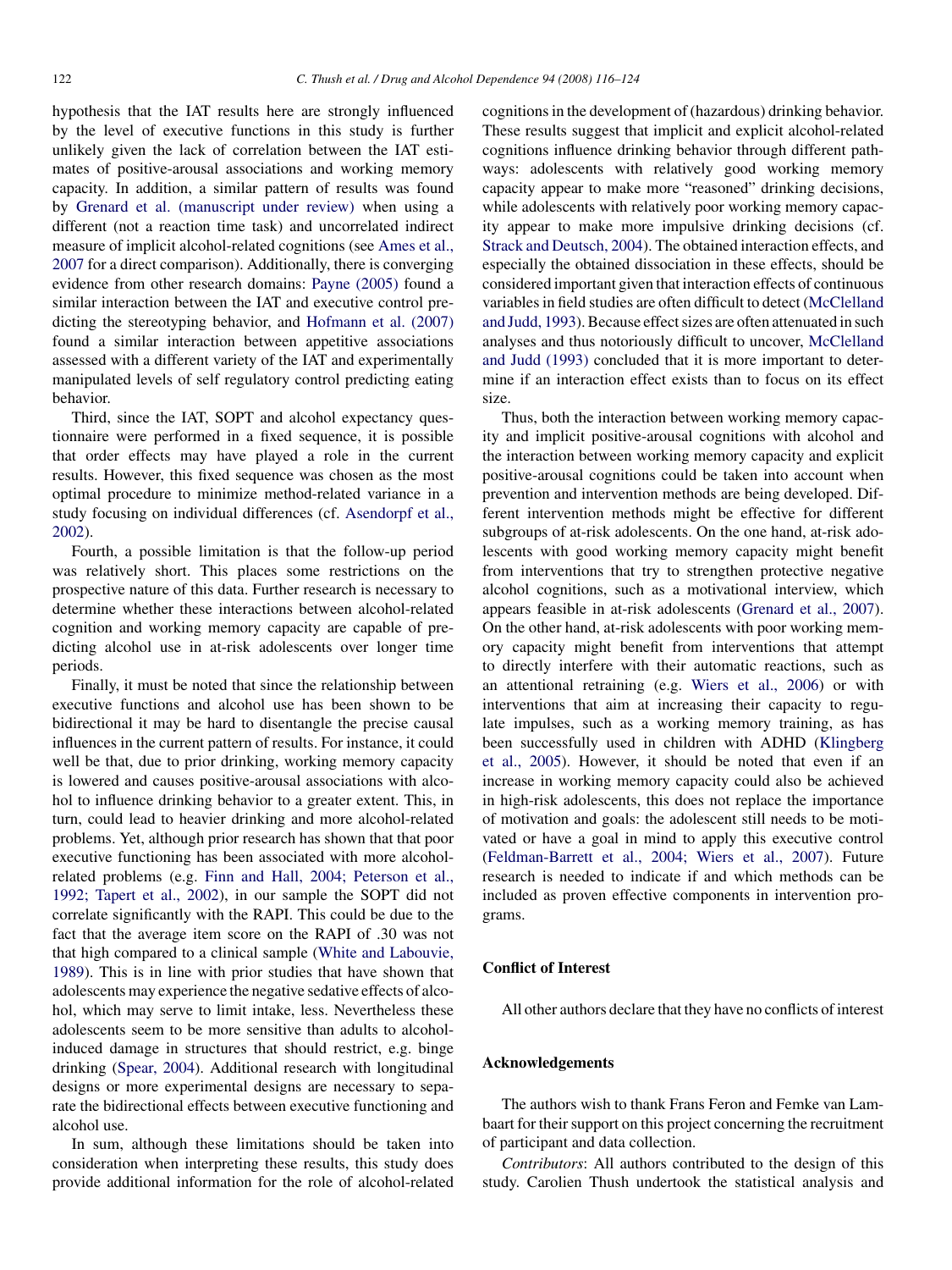<span id="page-7-0"></span>wrote the first draft of the manuscript. All authors contributed to and have approved the final manuscript.

Funding for this study was provided by the Dutch Health Care Research Organization (ZON-Mw; 31000065) and the National Institute on Drug Abuse (NIDA; DA16094). Both organizations had no further role in study design; in the collection, analysis and interpretation of data; in the writing of the report; or in the decision to submit the paper for publication.

## **Appendix A**

## *A.1. IAT picture stimuli*

Alcohol stimuli Label: alcohol photo





Neutral stimuli















## **Appendix B**

#### *B.1. IAT word stimuli (translated from Dutch)*

| Positive arousal stimuli (active word)   | Neutral stimuli (neutral word) |
|------------------------------------------|--------------------------------|
| Excited                                  | Historical                     |
| Energetic                                | Apart                          |
| Busy                                     | Steep                          |
| Lively                                   | Wide                           |
| Wild                                     | Compact                        |
| Positive sedation stimuli (relaxed word) | Neutral stimuli (neutral word) |
| Relaxed                                  | Normal                         |
| Calm                                     | Blue                           |
| Chill                                    | Flat                           |
| Tranquil                                 | Central                        |
| Comfortable                              | Digital                        |
| Negative stimuli (miserable word)        | Neutral stimuli (neutral word) |
| Sad                                      | Daily                          |
| Pain                                     | Square                         |
| Sick                                     | Narrow                         |
| Nauseous                                 | Common                         |
| Miserable                                | Totally                        |

## **References**

- Ames, S.L., Grenard, J.L., Thush, C., Sussman, S., Wiers, R.W., Stacy, A.W., 2007. Comparison of indirect assessments of association as predictors of marijuana use among at-risk adolescents. Exp. Clin. Psychopharmacol. 15, 204–218.
- Anderson, K.G., Schweinsburg, A., Paulus, M.P., Brown, S.A., Tapert, S., 2005. Examining personality and alcohol expectancies using functional magnetic resonance imaging (fMRI) with adolescents. J. Stud. Alcohol 66, 323– 331.
- Asendorpf, J.B., Banse, R., Mücke, D., 2002. Double dissociation between implicit and explicit personality self-concept: the case of shy behavior. J. Pers. Soc. Psychol. 83, 380–393.
- Bechara, A., 2005. Decision making, impulse control and loss of willpower to resist drugs: a neurocognitive perspective. Nat. Neurosci. 8, 1459–1463.
- Beringer, J., 1996. Experimental Run Time System (ERTS), Version 3.18. Berisoft, Frankfurt, Germany.
- Brown, S.A., Tapert, S.F., Granholm, E., Dellis, D.C., 2000. Neurocognitive functioning of adolescents: effects of protracted alcohol use. Alcohol. Clin. Exp. Res. 24, 164–171.
- Crews, F.T., Braun, C.J., Hoplight, B., Switzer III, R.C., Knapp, D.J., 2000. Binge ethanol consumption causes differential brain damage in young adolescent rats compared with adult rats. Alcohol. Clin. Exp. Res. 24, 1712–1723.
- De Bellis, M.D., Clark, D.B., Beers, S.R., Soloff, P.H., Boring, A.M., Hall, J., Kersh, A., Keshavan, M.S., 2000. Hippocampal volume in adolescent-onset alcohol use disorders. Am. J. Psychiatry 157, 737–744.
- Deckel, A.W., Hesselbrock, V., Bauer, L., 1995. Relationship between alcoholrelated expectancies and anterior brain functioning in young men at risk for developing alcoholism. Alcohol. Clin. Exp. Res. 19, 476–481.
- De Houwer, J., 2001. A structural and process analysis of the Implicit Association Test. J. Pers. Soc. Psychol. 37, 443–451.
- De Houwer, J., 2003. The Extrinsic Affective Simon Task. Exp. Psychol. 50, 77–85.
- Fazio, R.H., Towles-Schwen, T., 1999. The MODE model of attitude-behavior processes. In: Chaiken, S., Trope, Y. (Eds.), Dual Process Theories in Social Psychology. Guilford Press, New York, pp. 97–116.
- Feldman-Barrett, L.F., Tugade, M.M., Engle, R.W., 2004. Individual differences in working memory capacity and dual-process theories of the mind. Psychol. Bull. 130, 553–573.